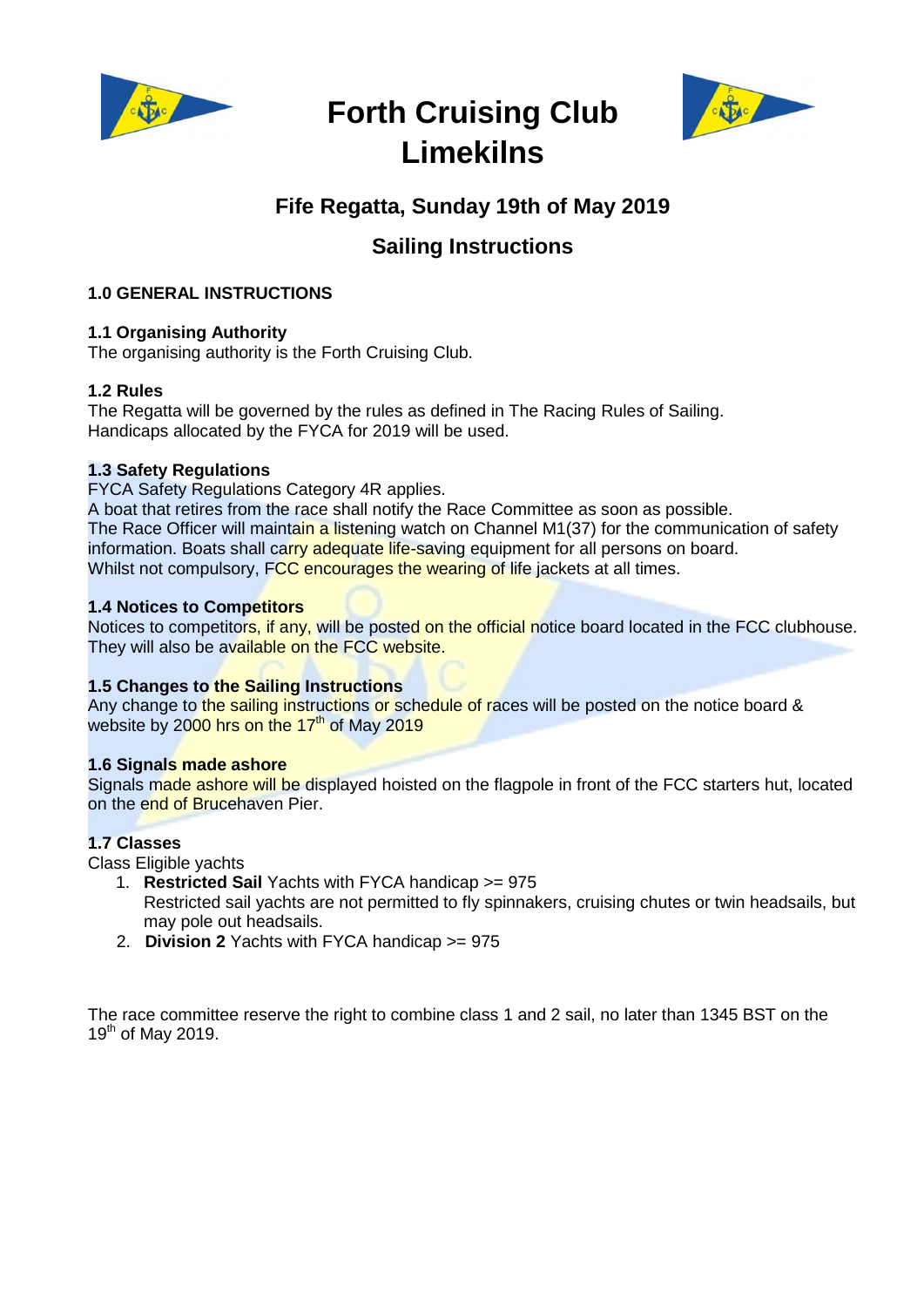# **2.0 SCHEDULE OF RACES AND CLASS SIGNALS**

| <b>CLASS</b>           | <b>FLAG</b> | <b>FIRST WARNING SIGNAL</b> | <b>START TIME</b> |
|------------------------|-------------|-----------------------------|-------------------|
| <b>Restricted Sail</b> | Е           | 1355                        | 1400              |
| Div <sub>2</sub>       |             | 1400                        | 1405              |

**Flags**

**Echo = horizontal blue bar above red bar.**

**Juliet = horizontal white bar between blue bars.**

#### **If Divisions 2 and Restricted sail are to be combined then both class flags will be flown together and the combined class start time will be 1400 hrs. Competitors will also be notified via VHF Ch.M1 (37) if any classes are combined.**

# **3.0 COURSE AREA**

The main race area is the arena to the West of Dhu Craig starboard hand buoy and to the East of the Hen & Chickens starboard channel buoy.

Competitors are reminded that Forth Navigation byelaws give shipping the right of way.

Any boat obstructing shipping may be liable to disqualification and possible prosecution.

Competitors are reminded to check the current Notices to Mariners, particularly with reference to the minimum distances to Rosyth Docks & Crombie Pier.

# **3.1 The Course**

The course diagrams and order of rounding of marks will be shown on the FCC 2019 course sheet attached (Admiralty Chart Number 737 River Forth Rosyth to Grangemouth shows the relevant waters).

The selected course(s) will be displayed in the seaward windows of the starters hut.

Division 2 course will be displayed in the West window.

Restricted sail course will be displayed in the East window.

# **3.2 Marks**

Marks of the course are as described in Appendix A attached.

# **4.0 THE START**

Races will be started using the three white lights mounted on the race hut and the use of a sound signal as described below:

**Warning signal; 5 minutes to start, 3 lights on and 1 sound signal. Preparatory signal; 4 minutes to start, 2 lights on and 1 sound signal. One minute to start; 1 light on and 1 sound signal. Starting signal; all lights off and 1 sound signal. This alters RRS 26.**

#### **4.1 Start Line**

The start line is a line between the flagpole in front of the starter's hut and the outer distance mark 'O' and is limited by an inner distance mark 'N'. Boats must start between the outer distance mark 'O' and the inner distance mark 'N'.

#### **4.2 The Finish**

The finishing line is a line between the flagpole in front of the starter's hut and the outer distance mark 'O' and is limited by an inner distance mark 'N'. Boats must finish between the outer distance mark 'O' and the inner distance mark 'N'.

#### **4.3 Time Limit**

The Division 2 and Restricted sail time limit will be 3 hours 30 minutes. Boats failing to finish within this time limit will be scored 'Did Not Finish'. This alters rule 35 and A4.1.